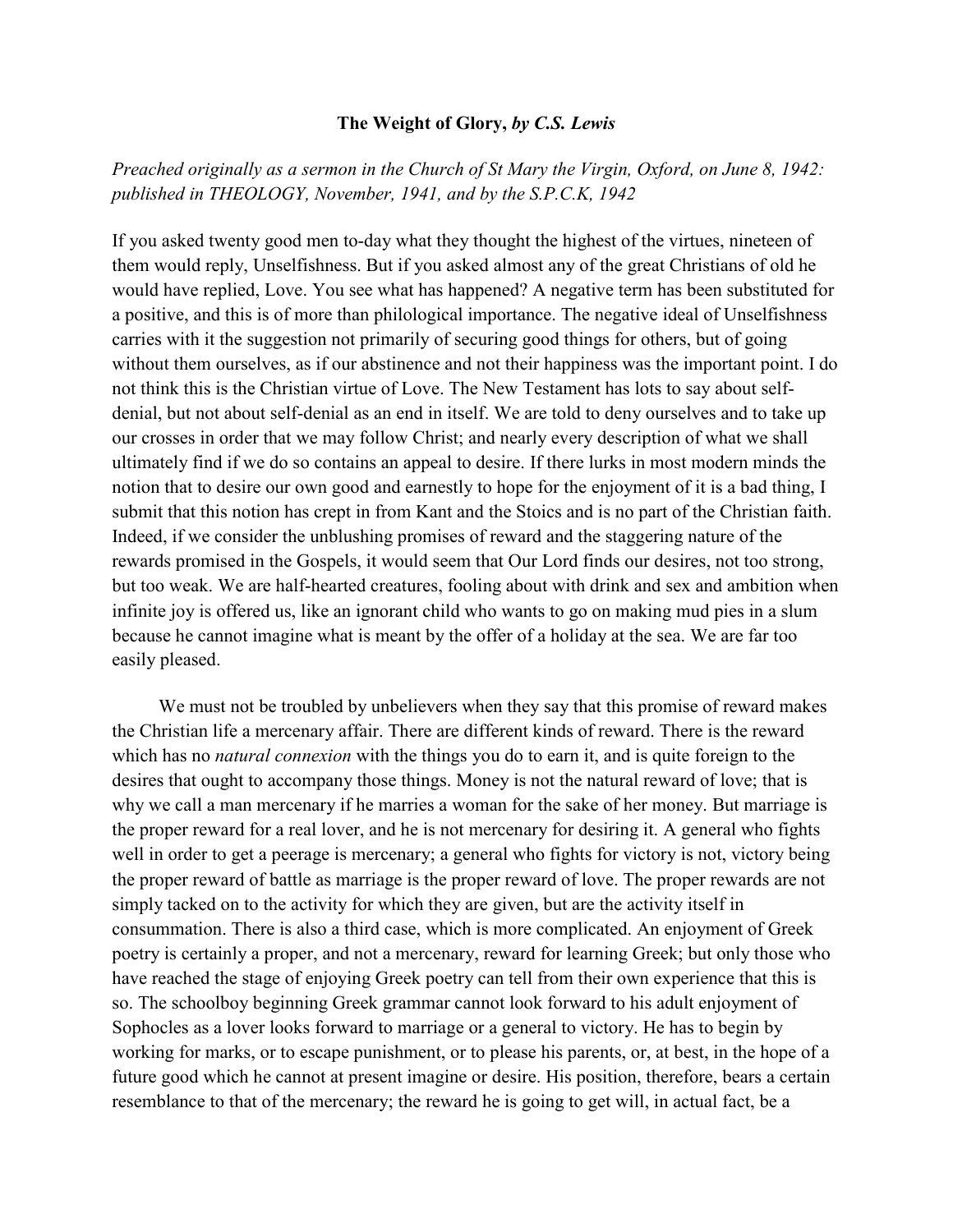natural or proper reward, but he will not know that till he has got it. Of course, he gets it gradually; enjoyment creeps in upon the mere drudgery, and nobody could point to a day or an hour when the one ceased and the other began. But it is just in so far as he approaches the reward that be becomes able to desire it for its own sake; indeed, the power of so desiring it is itself a preliminary reward.

 The Christian, in relation to heaven, is in much the same position as this schoolboy. Those who have attained everlasting life in the vision of God doubtless know very well that it is no mere bribe, but the very consummation of their earthly discipleship; but we who have not yet attained it cannot know this in the same way, and cannot even begin to know it at all except by continuing to obey and finding the first reward of our obedience in our increasing power to desire the ultimate reward. Just in proportion as the desire grows, our fear lest it should be a mercenary desire will die away and finally be recognized as an absurdity. But probably this will not, for most of us, happen in a day; poetry replaces grammar, gospel replaces law, longing transforms obedience, as gradually as the tide lifts a grounded ship.

 But there is one other important similarity between the schoolboy and ourselves. If he is an imaginative boy he will, quite probably, be revelling in the English poets and romancers suitable to his age some time before he begins to suspect that Greek grammar is going to lead him to more and more enjoyments of this same sort. He may even be neglecting his Greek to read Shelley and Swinburne in secret. In other words, the desire which Greek is really going to gratify already exists in him and is attached to objects which seem to him quite unconnected with Xenophon and the verbs in mi. Now, if we are made for heaven, the desire for our proper place will be already in us, but not yet attached to the true object, and will even appear as the rival of that object. And this, I think, is just what we find. No doubt there is one point in which my analogy of the schoolboy breaks down. The English poetry which he reads when he ought to be doing Greek exercises may be just as good as the Greek poetry to which the exercises are leading him, so that in fixing on Milton instead of journeying on to Aeschylus his desire is not embracing a false object. But our case is very different. If a transtemporal, transfinite good is our real destiny, then any other good on which our desire fixes must be in some degree fallacious, must bear at best only a symbolical relation to what will truly satisfy.

 In speaking of this desire for our own faroff country, which we find in ourselves even now, I feel a certain shyness. I am almost committing an indecency. I am trying to rip open the inconsolable secret in each one of you—the secret which hurts so much that you take your revenge on it by calling it names like Nostalgia and Romanticism and Adolescence; the secret also which pierces with such sweetness that when, in very intimate conversation, the mention of it becomes imminent, we grow awkward and affect to laugh at ourselves; the secret we cannot hide and cannot tell, though we desire to do both. We cannot tell it because it is a desire for something that has never actually appeared in our experience. We cannot hide it because our experience is constantly suggesting it, and we betray ourselves like lovers at the mention of a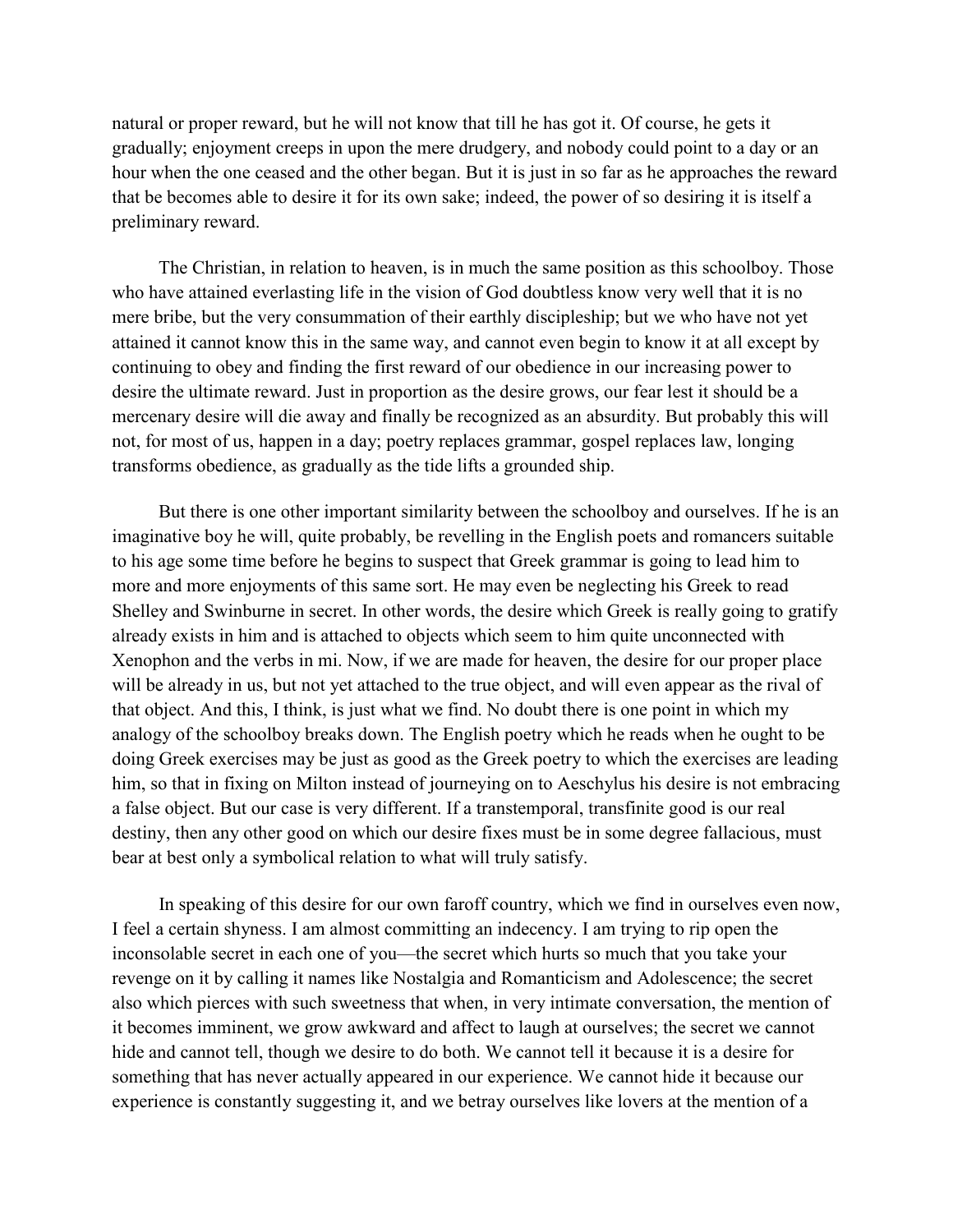name. Our commonest expedient is to call it beauty and behave as if that had settled the matter. Wordsworth's expedient was to identify it with certain moments in his own past. But all this is a cheat. If Wordsworth had gone back to those moments in the past, he would not have found the thing itself, but only the reminder of it; what he remembered would turn out to be itself a remembering. The books or the music in which we thought the beauty was located will betray us if we trust to them; it was not *in* them, it only came *through* them, and what came through them was longing. These things—the beauty, the memory of our own past—are good images of what we really desire; but if they are mistaken for the thing itself they turn into dumb idols, breaking the hearts of their worshippers. For they are not the thing itself; they are only the scent of a flower we have not found, the echo of a tune we have not heard, news from a country we have never yet visited. Do you think I am trying to weave a spell? Perhaps I am; but remember your fairy tales. Spells are used for breaking enchantments as well as for inducing them. And you and I have need of the strongest spell that can be found to wake us from the evil enchantment of worldliness which has been laid upon us for nearly a hundred years. Almost our whole education has been directed to silencing this shy, persistent, inner voice; almost all our modem philosophies have been devised to convince us that the good of man is to be found on this earth. And yet it is a remarkable thing that such philosophies of Progress or Creative Evolution themselves bear reluctant witness to the truth that our real goal is elsewhere. When they want to convince you that earth is your home, notice how they set about it. They begin by trying to persuade you that earth can be made into heaven, thus giving a sop to your sense of exile in earth as it is. Next, they tell you that this fortunate event is still a good way off in the future, thus giving a sop to your knowledge that the fatherland is not here and now. Finally, lest your longing for the transtemporal should awake and spoil the whole affair, they use any rhetoric that comes to hand to keep out of your mind the recollection that even if all the happiness they promised could come to man on earth, yet still each generation would lose it by death, including the last generation of all, and the whole story would be nothing, not even a story, for ever and ever. Hence all the nonsense that Mr. Shaw puts into the final speech of Lilith, and Bergson's remark that the *élan vital* is capable of surmounting all obstacles, perhaps even death—as if we could believe that any social or biological development on this planet will delay the senility of the sun or reverse the second law of thermodynamics.

 Do what they will, then, we remain conscious of a desire which no natural happiness will satisfy. But is there any reason to suppose that reality offers any satisfaction to it? "Nor does the being hungry prove that we have bread." But I think it may be urged that this misses the point. A man's physical hunger does not prove that that man will get any bread; he may die of starvation on a raft in the Atlantic. But surely a man's hunger does prove that he comes of a race which repairs its body by eating and inhabits a world where eatable substances exist. In the same way, though I do not believe (I wish I did) that my desire for Paradise proves that I shall enjoy it, I think it a pretty good indication that such a thing exists and that some men will. A man may love a woman and not win her; but it would be very odd if the phenomenon called "falling in love" occurred in a sexless world.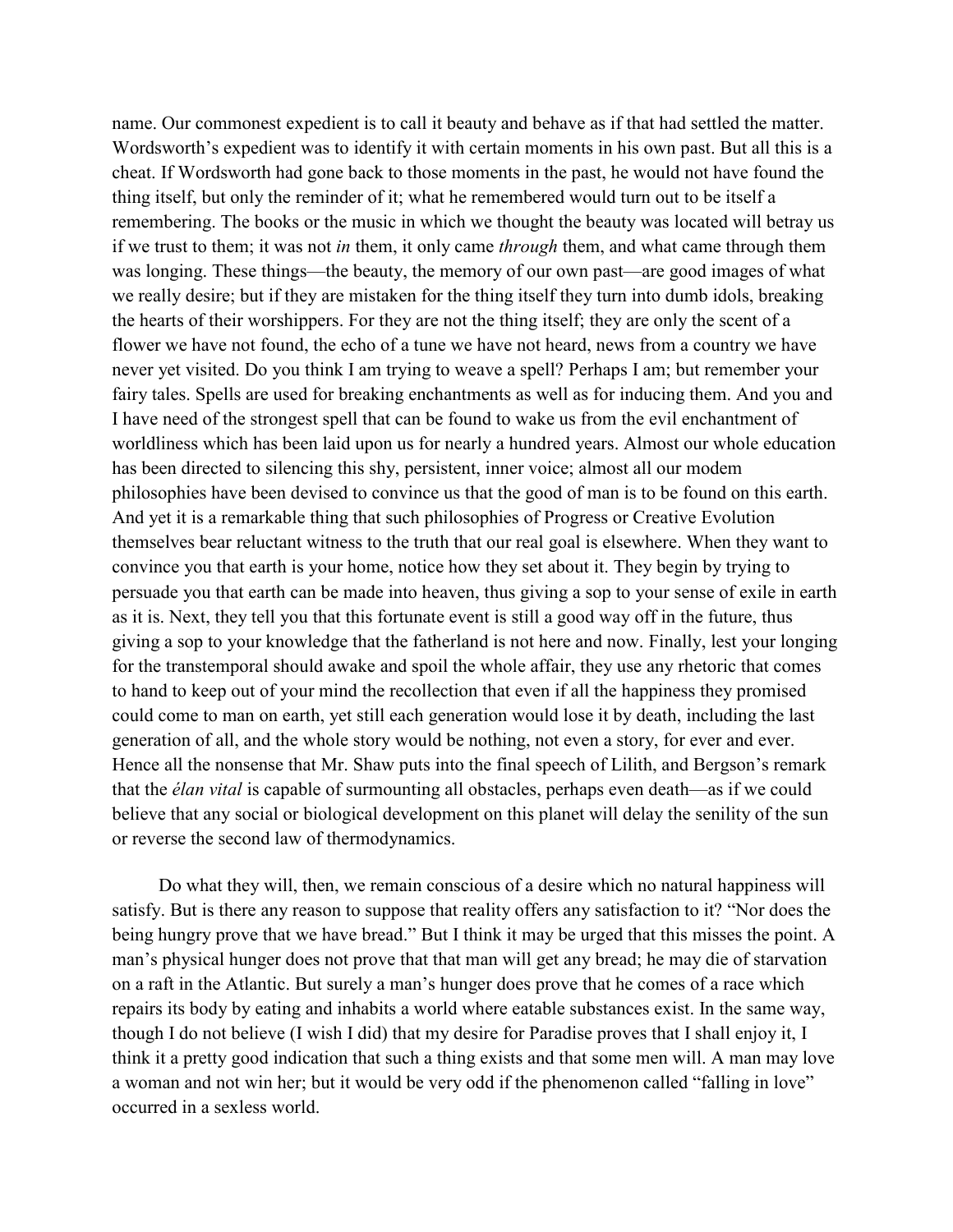Here, then, is the desire, still wandering and uncertain of its object and still largely unable to see that object in the direction where it really lies. Our sacred books give us some account of the object. It is, of course, a symbolical account. Heaven is, by definition, outside our experience, but all intelligible descriptions must be of things within our experience. The scriptural picture of heaven is therefore just as symbolical as the picture which our desire, unaided, invents for itself; heaven is not really full of jewelry any more than it is really the beauty of Nature, or a fine piece of music. The difference is that the scriptural imagery has authority. It comes to us from writers who were closer to God than we, and it has stood the test of Christian experience down the centuries. The natural appeal of this authoritative imagery is to me, at first, very small. At first sight it chills, rather than awakes, my desire. And that is just what I ought to expect. If Christianity could tell me no more of the far-off land than my own temperament led me to surmise already, then Christianity would be no higher than myself. If it has more to give me, I must expect it to be less immediately attractive than "my own stuff." Sophocles at first seems dull and cold to the boy who has only reached Shelley. If our religion is something objective, then we must never avert our eyes from those elements in it which seem puzzling or repellent; for it will be precisely the puzzling or the repellent which conceals what we do not yet know and need to know.

 The promises of Scripture may very roughly be reduced to five heads. It is promised, firstly, that we shall be with Christ; secondly, that we shall be like Him; thirdly, with an enormous wealth of imagery, that we shall have "glory"; fourthly, that we shall, in some sense, be fed or feasted or entertained; and, finally, that we shall have some sort of official position in the universe—ruling cities, judging angels, being pillars of God's temple. The first question I ask about these promises is: "Why any of them except the first?" Can anything be added to the conception of being with Christ? For it must be true, as an old writer says, that he who has God and everything else has no more than he who has God only. I think the answer turns again on the nature of symbols. For though it may escape our notice at first glance, yet it is true that any conception of being with Christ which most of us can now form will be not very much less symbolical than the other promises; for it will smuggle in ideas of proximity in space and loving conversation as we now understand conversation, and it will probably concentrate on the humanity of Christ to the exclusion of His deity. And, in fact, we find that those Christians who attend solely to this first promise always do fill it up with very earthly imagery indeed—in fact, with hymeneal or erotic imagery. I am not for a moment condemning such imagery. I heartily wish I could enter into it more deeply than I do, and pray that I yet shall. But my point is that this also is only a symbol, like the reality in some respects, but unlike it in others, and therefore needs correction from the different symbols in the other promises. The variation of the promises does not mean that anything other than God will be our ultimate bliss; but because God is more than a Person, and lest we should imagine the joy of His presence too exclusively in terms of our present poor experience of personal love, with all its narrowness and strain and monotony, a dozen changing images, correcting and relieving each other, are supplied.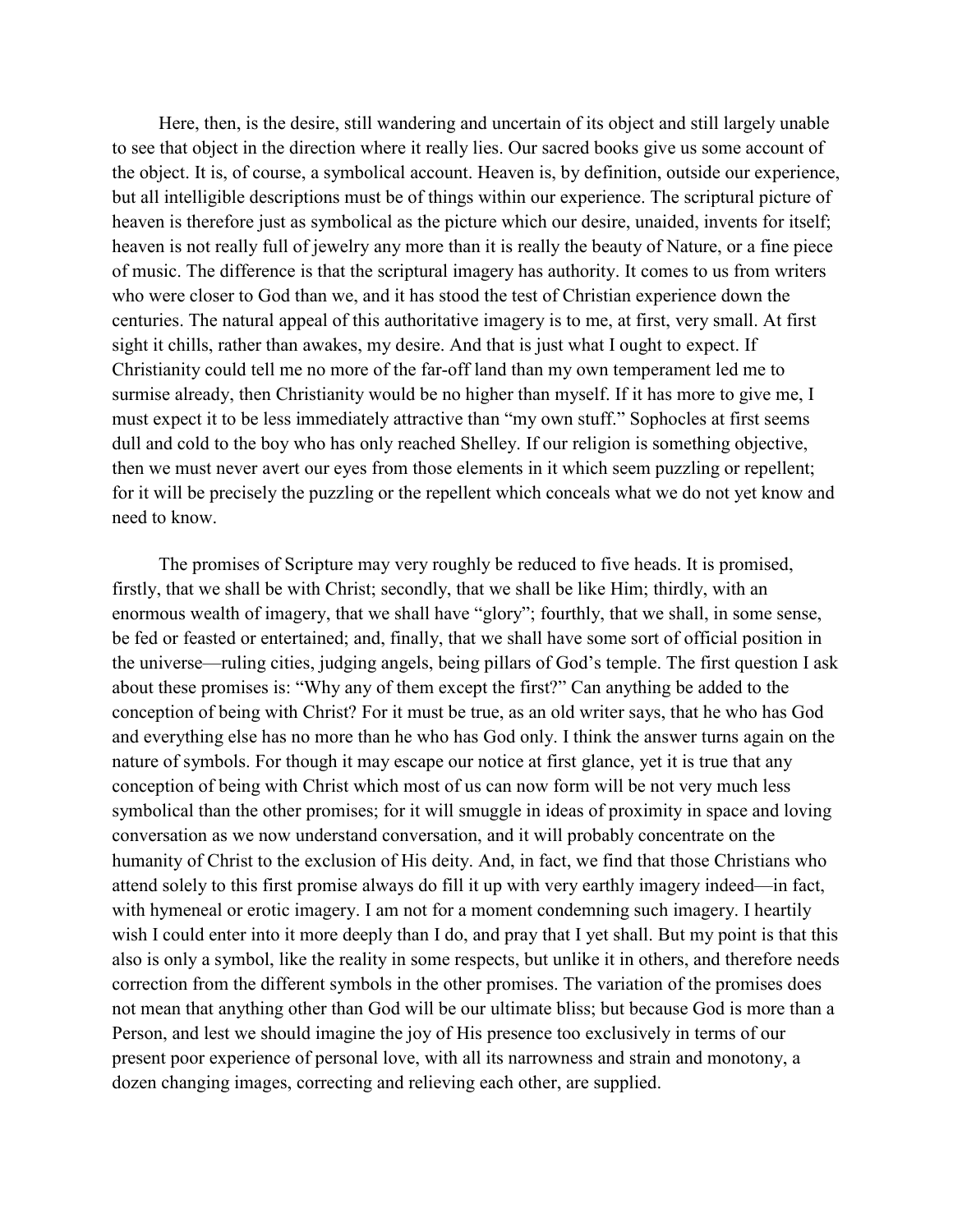I turn next to the idea of glory. There is no getting away from the fact that this idea is very prominent in the New Testament and in early Christian writings. Salvation is constantly associated with palms, crowns, white robes, thrones, and splendour like the sun and stars. All this makes no immediate appeal to me at all, and in that respect I fancy I am a typical modern. Glory suggests two ideas to me, of which one seems wicked and the other ridiculous. Either glory means to me fame, or it means luminosity. As for the first, since to be famous means to be better known than other people, the desire for fame appears to me as a competitive passion and therefore of hell rather than heaven. As for the second, who wishes to become a kind of living electric light bulb?

 When I began to look into this matter I was stocked to find such different Christians as Milton, Johnson and Thomas Aquinas taking heavenly glory quite frankly in the sense of fame or good report. But not fame conferred by our fellow creatures—fame with God, approval or (I might say) "appreciation' by God. And then, when I had thought it over, I saw that this view was scriptural; nothing can eliminate from the parable the divine *accolade,* "Well done, thou good and faithful servant." With that, a good deal of what I had been thinking all my life fell down like a house of cards. I suddenly remembered that no one can enter heaven except as a child; and nothing is so obvious in a child—not in a conceited child, but in a good child—as its great and undisguised pleasure in being praised. Not only in a child, either, but even in a dog or a horse. Apparently what I had mistaken for humility had, all these years. prevented me from understanding what is in fact the humblest, the most childlike, the most creaturely of pleasures nay, the specific pleasure of the inferior: the pleasure a beast before men, a child before its father, a pupil before his teacher, a creature before its Creator. I am not forgetting how horribly this most innocent desire is parodied in our human ambitions, or how very quickly, in my own experience, the lawful pleasure of praise from those whom it was my duty to please turns into the deadly poison of self-admiration. But I thought I could detect a moment—a very, very short moment—before this happened, during which the satisfaction of having pleased those whom I rightly loved and rightly feared was pure. And that is enough to raise our thoughts to what may happen when the redeemed soul, beyond all hope and nearly beyond belief, learns at last that she has pleased Him whom she was created to please. There will be no room for vanity then. She will be free from the miserable illusion that it is her doing. With no taint of what we should now call self-approval she will most innocently rejoice in the thing that God has made her to be, and the moment which heals her old inferiority complex for ever will also drown her pride deeper than Prospero's book. Perfect humility dispenses with modesty. If God is satisfied with the work, the work may be satisfied with itself; "it is not for her to bandy compliments with her Sovereign." I can imagine someone saying that he dislikes my idea of heaven as a place where we are patted on the back. But proud misunderstanding is behind that dislike. In the end that Face which is the delight or the terror of the universe must be turned upon each of us either with one expression or with the other, either conferring glory inexpressible or inflicting shame that can never be cured or disguised. I read in a periodical the other day that the fundamental thing is how we think of God. By God Himself, it is not! How God thinks of us is not only more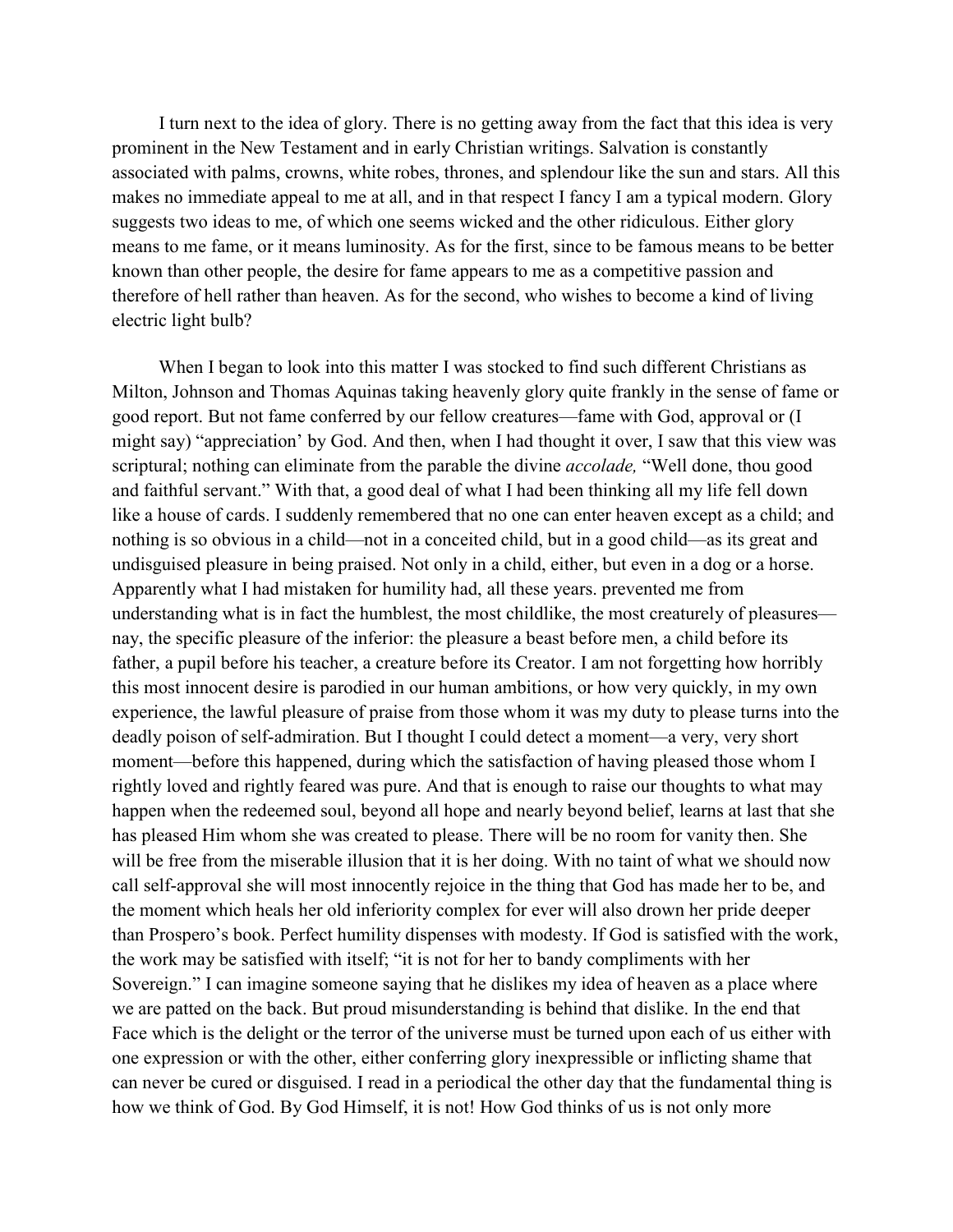important, but infinitely more important. Indeed, how we think of Him is of no importance except in so far as it is related to how He thinks of us. It is written that we shall "stand before" Him, shall appear, shall be inspected. The promise of glory is the promise, almost incredible and only possible by the work of Christ, that some of us, that any of us who really chooses, shall actually survive that examination, shall find approval, shall please God. To please God…to be a real ingredient in the divine happiness…to be loved by God, not merely pitied, but delighted in as an artist delights in his work or a father in a son—it seems impossible, a weight or burden of glory which our thoughts can hardly sustain. But so it is.

 And now notice what is happening. If I had rejected the authoritative and scriptural image of glory and stuck obstinately to the vague desire which was, at the outset, my only pointer to heaven, I could have seen no connexion at all between that desire and the Christian promise. But now, having followed up what seemed puzzling and repellent in the sacred books, I find, to my great surprise, looking back, that the connexion is perfectly clear. Glory, as Christianity teaches me to hope for it, turns out to satisfy my original desire and indeed to reveal an element in that desire which I had not noticed. By ceasing for a moment to consider my own wants I have begun to learn better what I really wanted. When I attempted, a few minutes ago, to describe our spiritual longings, I was omitting one of their most curious characteristics. We usually notice it just as the moment of vision dies away, as the music ends or as the landscape loses the celestial light. What we feel then has been well described by Keats as "the journey homeward to habitual self." You know what I mean. For a few minutes we have had the illusion of belonging to that world. Now we wake to find that it is no such thing. We have been mere spectators. Beauty has smiled, but not to welcome us; her face was turned in our direction, but not to see us. We have not been accepted, welcomed, or taken into the dance. We may go when we please, we may stay if we can: "Nobody marks us." A scientist may reply that since most of the things we call beautiful are inanimate, it is not very surprising that they take no notice of us. That, of course, is true. It is not the physical objects that I am speaking of, but that indescribable something of which they become for a moment the messengers. And part of the bitterness which mixes with the sweetness of that message is due to the fact that it so seldom seems to be a message intended for us but rather something we have overheard. By bitterness I mean pain, not resentment. We should hardly dare to ask that any notice be taken of ourselves. But we pine. The sense that in this universe we are treated as strangers, the longing to be acknowledged, to meet with some response, to bridge some chasm that yawns between us and reality, is part of our inconsolable secret. And surely, from this point of view, the promise of glory, in the sense described, becomes highly relevant to our deep desire. For glory meant good report with God, acceptance by God, response, acknowledgment, and welcome into the heart of things. The door on which we have been knocking all our lives will open at last.

 Perhaps it seems rather crude to describe glory as the fact of being "noticed" by God. But this is almost the language of the New Testament. St. Paul promises to those who love God not, as we should expect, that they will know Him, but that they will be known by Him (I Cor. viii.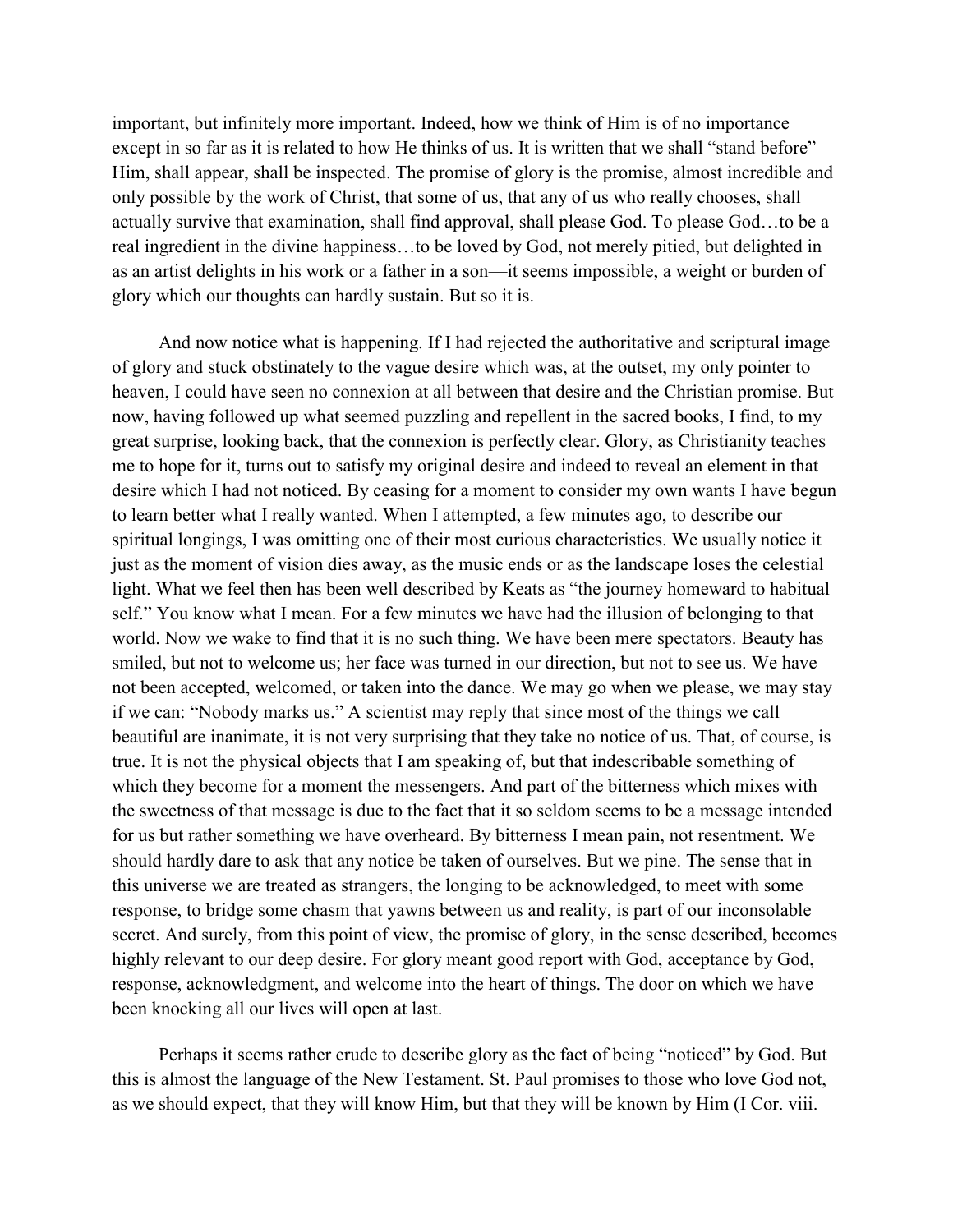3). It is a strange promise. Does not God know all things at all times? But it is dreadfully reechoed in another passage of the New Testament. There we are warned that it may happen to any one of us to appear at last before the face of God and hear only the appalling words: "I never knew you. Depart from Me." In some sense, as dark to the intellect as it is unendurable to the feelings, we can be both banished from the presence of Him who is present everywhere and erased from the knowledge of Him who knows all. We can be left utterly and absolutely *outside*—repelled, exiled, estranged, finally and unspeakably ignored. On the other hand, we can be called in, welcomed, received, acknowledged. We walk every day on the razor edge between these two incredible possibilities. Apparently, then, our lifelong nostalgia, our longing to be reunited with something in the universe from which we now feel cut off, to be on the inside of some door which we have always seen from the outside, is no mere neurotic fancy, but the truest index of our real situation. And to be at last summoned inside would be both glory and honour beyond all our merits and also the healing of that old ache.

 And this brings me to the other sense of glory—glory as brightness, splendour, luminosity. We are to shine as the sun, we are to be given the Morning Star. I think I begin to see what it means. In one way, of course, God has given us the Morning Star already: you can go and enjoy the gift on many fine mornings if you get up early enough. What more, you may ask, do we want? Ah, but we want so much more—something the books on aesthetics take little notice of. But the poets and the mythologies know all about it. We do not want merely to *see* beauty, though, God knows, even that is bounty enough. We want something else which can hardly be put into words—to be united with the beauty we see, to pass into it, to receive it into ourselves, to bathe in it, to become part of it. That is why we have peopled air and earth and water with gods and goddesses and nymphs and elves—that, though we cannot, yet these projections can, enjoy in themselves that beauty grace, and power of which Nature is the image. That is why the poets tell us such lovely falsehoods. They talk as if the west wind could really sweep into a human soul; but it can't. They tell us that "beauty born of murmuring sound" will pass into a human face; but it won't. Or not yet. For if we take the imagery of Scripture seriously, if we believe that God will one day *give* us the Morning Star and cause us to *put on* the splendour of the sun, then we may surmise that both the ancient myths and the modern poetry, so false as history, may be very near the truth as prophecy. At present we are on the outside of the world, the wrong side of the door. We discern the freshness and purity of morning, but they do not make us fresh and pure. We cannot mingle with the splendours we see. But all the leaves of the New Testament are rustling with the rumour that it will not always be so. Some day, God willing, we shall get *in*. When human souls have become as perfect in voluntary obedience as the inanimate creation is in its lifeless obedience, then they will put on its glory, or rather that greater glory of which Nature is only the first sketch. For you must not think that I am putting forward any heathen fancy of being absorbed into Nature. Nature is mortal; we shall outlive her. When all the suns and nebulae have passed away, each one of you will still be alive. Nature is only the image, the symbol; but it is the symbol Scripture invites me to use. We are summoned to pass in through Nature, beyond her, into that splendour which she fitfully reflects.